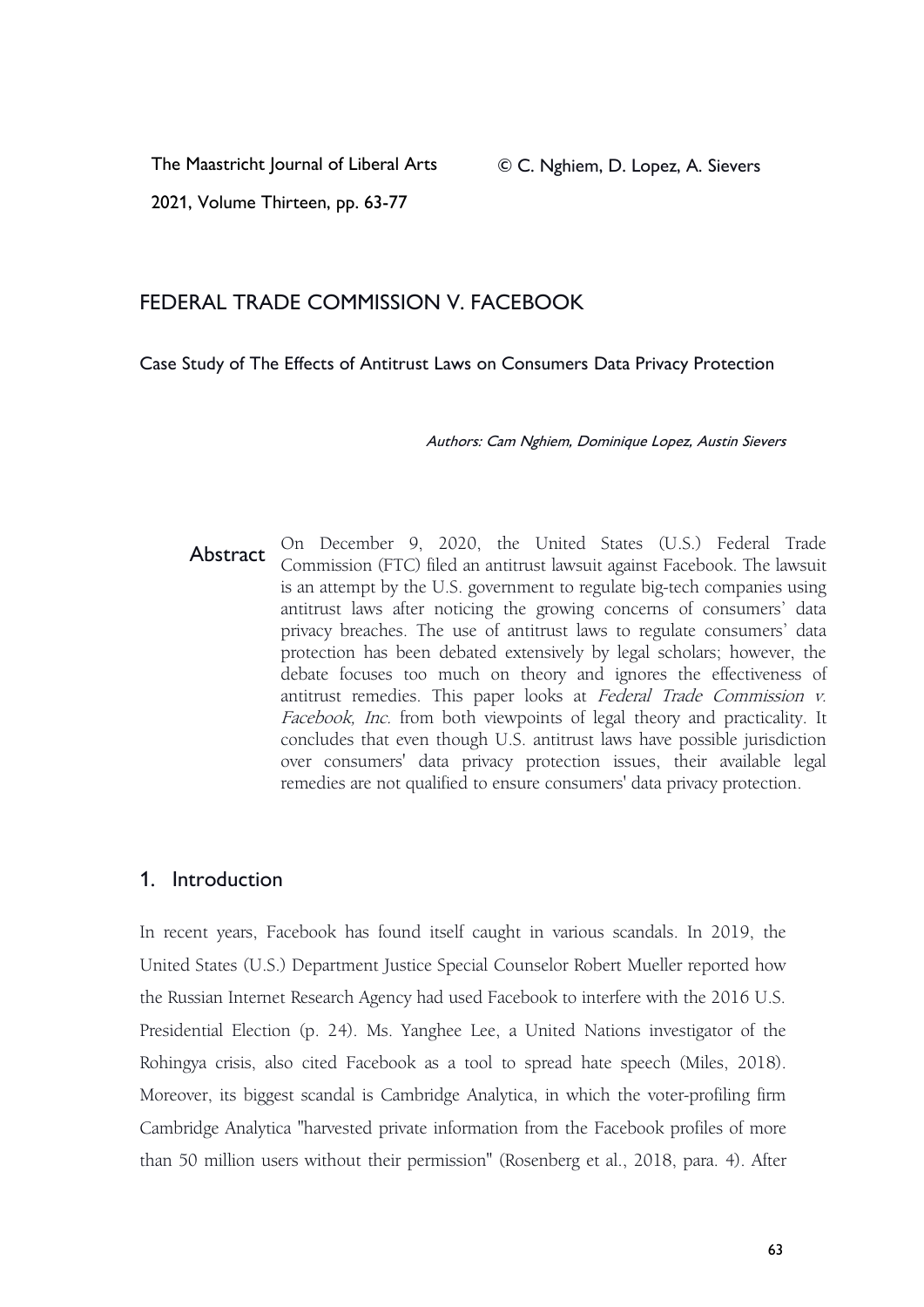the Cambridge Analytica data breach scandal, Facebook was criticized by the U.S. lawmakers.

To address the problem of Facebookand other companies' possible data misappropriations and databreach, the European Union (E.U.) adopted Regulation 2016/679, which is also known as the General Data Protection Regulation (GDPR), to expand the protection of E.U. citizens' data rights.<sup>[1](#page-1-0)</sup> On the other hand, the United States has not adopted any regulations to strengthen its citizens' data rights. With the lack of data protection legislation at the federal level, the U.S. government must depend on other existing legislations to hold companies such as Facebook accountable for its mismanagement of users' data.

Antitrust, or competition legislation, has been nominated for this task (Tyagi, 2019a, p. 281). Hence, on December 9, 2020, the United States (U.S.) Federal Trade Commission (FTC) filed an antitrust lawsuit against Facebook at the U.S. District Court for the District of Columbia. The Commission accuses Facebook of "illegally maintaining its social networking monopoly through a years-long course of anticompetitive conduct" (Federal Trade Commission, 2020, para. 1). It argues that the lack of competition against Facebook has decreased the number of consumer choices regarding "the availability, quality, and variety of data protection privacy options for users, including, but not limited to, options regarding data gathering and data usage practices" (Federal Trade Commission v. Facebook, Inc.).

The previous argument implies that the FTC might have considered consumers' data privacy protection to be an antitrust issue, at least in this lawsuit against Facebook. However, the opinion might not be unanimous. Incumbent FTC Commissioner Noah Phillips claims that "using antitrust law to advance privacy protections ... 'will fail'" (Kendall, 2020, para. 3). In order to address this conflicted idea, this paper investigates the following question: to what extent are legal remedies provided by U.S. antitrust laws effective in ensuring consumers' data privacy protection of Facebook users?

In order to respond to the previous question, this paper views the issue using an interdisciplinary framework consisting of antitrust legal theory, economics, and ethics.

<span id="page-1-0"></span><sup>&</sup>lt;sup>1.</sup> The GDPR (or Regulation 2016/679) expands the data protection of E.U. citizens by repealing the old Directive 95/46/EC and defining 'data portability' to address the problems posed by Facebook and the likes.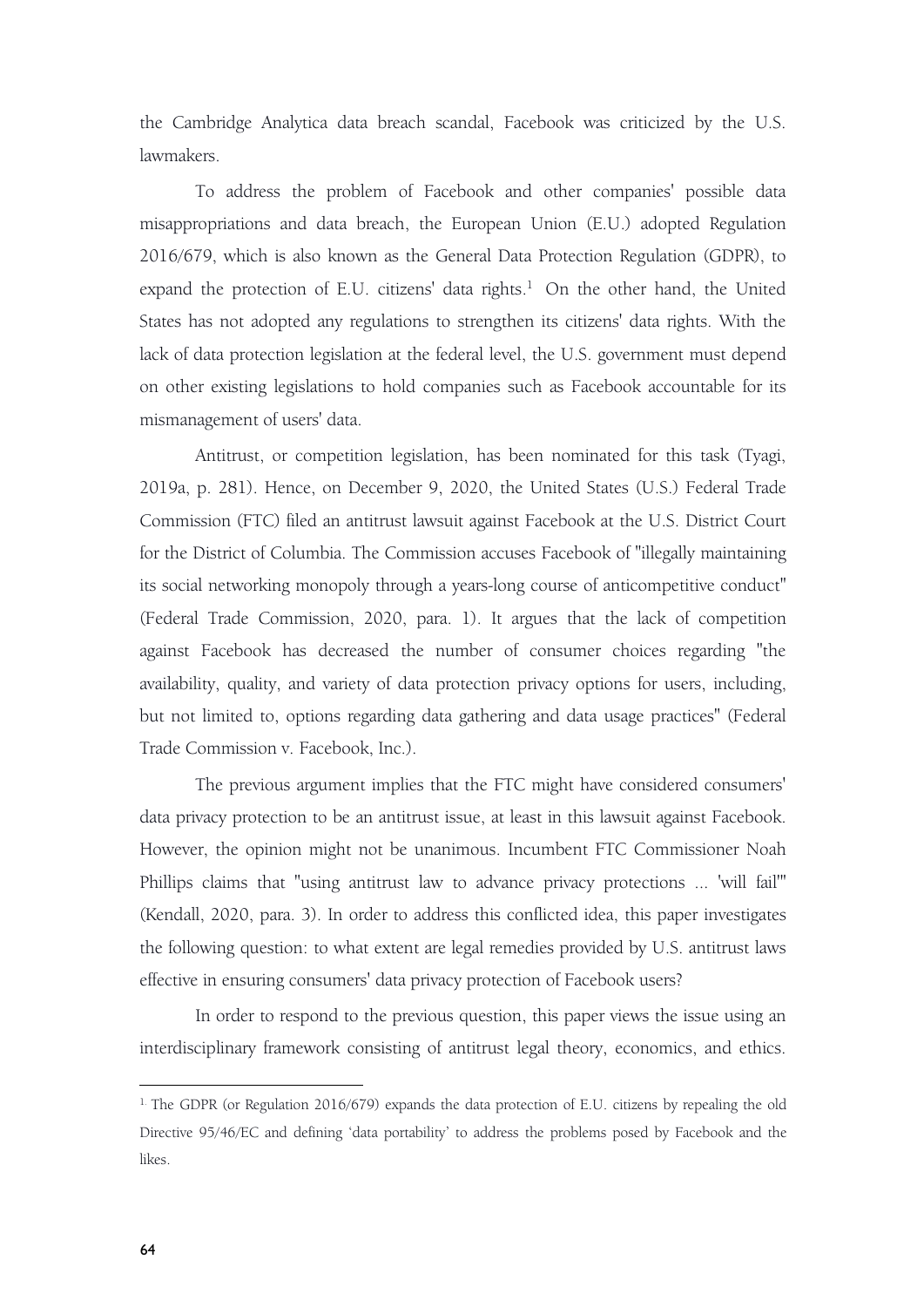Essentially, the paper argues that even though U.S. antitrust laws have possible jurisdiction over consumers' data privacy protection issues, their available legal remedies, especially in *Federal Trade Commission v. Facebook, Inc.*, still cannot ensure consumers' data privacy protection due to the current antitrust analysis model of regulatory agencies and the winner-take-all nature of the personal social networking market.

The paper has four main sections. Section 2 argues that the problem of consumers' data privacy protection is under the jurisdiction of the current U.S. antitrust laws. Section 3 argues that forced divestiture of Facebook, interoperability, and forced data sharing are not effective antitrust remedies against consumers' data privacy protection problems due to the personal social networking services market's winner-take-all nature. Section 4 discusses concerns that are not addressed by antitrust remedies mentioned in section 3—the inconsistency of some antitrust remedies with the informational self-determination principle and the lack of universal enforcement of consumers' data privacy protection.

#### 2. Data Privacy Protection and Antitrust Jurisdiction

On December 9, 2020, the Commission accused Facebook of violating Section 2 of the Sherman Act due to their alleged anticompetitive conducts to monopolize the personal social networking services market and therefore also Section 5(a) of the FTC Act. The Sherman Act of 1890 and the FTC Act of 1914 are the two foundational acts of U.S. antitrust laws. These antitrust laws can be broadly interpreted to consider consumers' data privacy protection as an antitrust issue for two reasons.

The first reason is that the Sherman Act and the FTC Act can be broadly interpreted due to their characteristics of being mainly developed via common law. U.S. antitrust laws are developed mainly via common law means because of the Sherman Act's broad language as courts must apply specific such a broad language into specific cases, such specification by-case is the common-law development of U.S. antitrust laws. In addition, the Sherman Act is also tied to the FTC act because "all violations of the Sherman Act also violate the FTC Act" (Federal Trade Commission, para. 5). Therefore, due to the Sherman Act's broad language, the U.S. antitrust laws as a whole have become broad and hence have been crafted through a common-law process. Being crafted through a common-law process means that the courts "shape rules applying the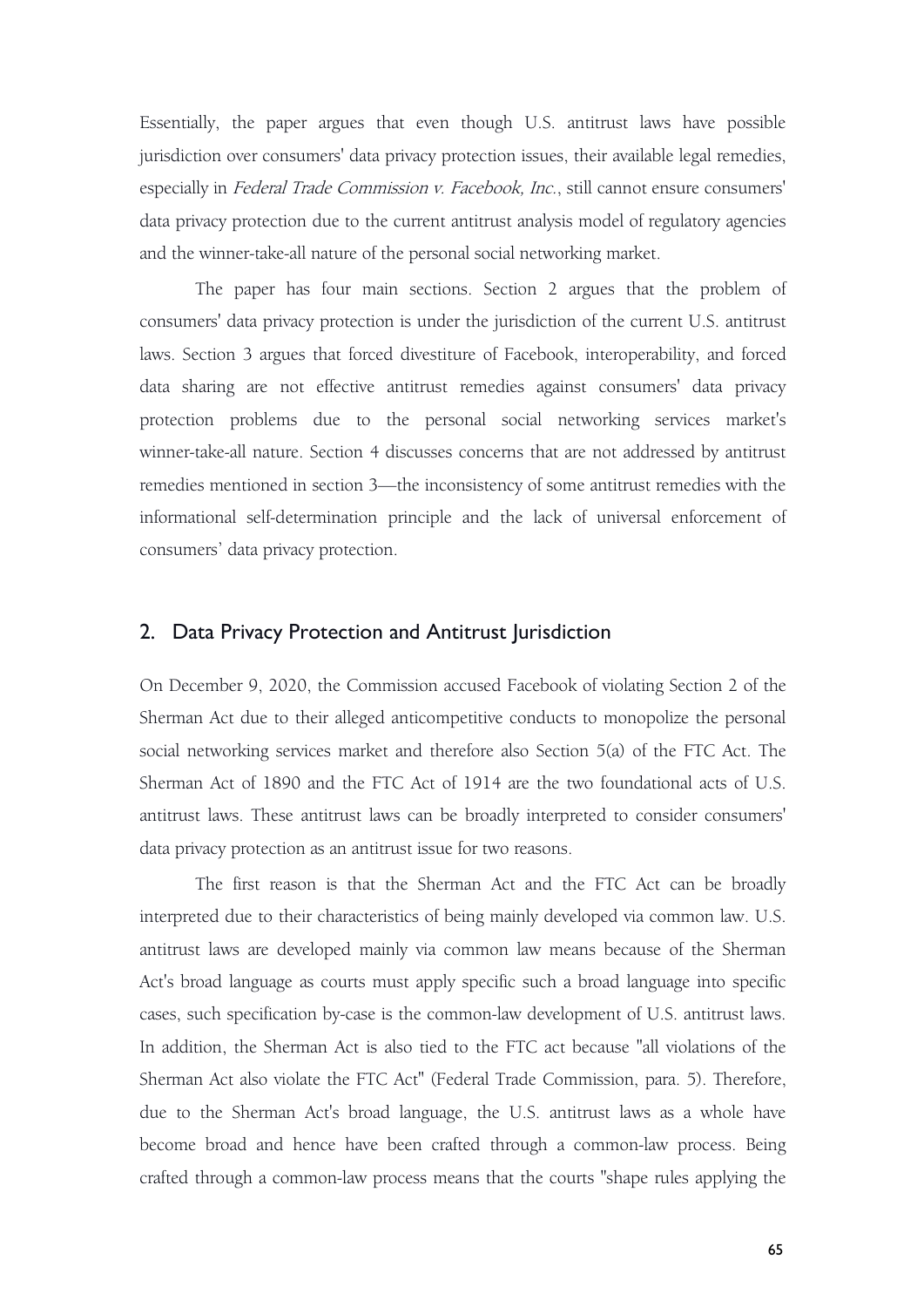Sherman Act's broad prohibitions through incremental trial and error" (Drivas, 2019, p. 1906). Thus, the courts can change their interpretation philosophy regarding antitrust laws. Such change was first observed in the 1970s with the rise of the Chicago School as a reaction to the robust interventionist antitrust regime at the time. The Chicago approach to antitrust laws is predicated on neoclassical economics, whose proponents believe in the "market efficiency and [have] skepticism toward government interference in the economy" (Drivas, 2019, p. 1909). This approach has remained dominant until now. It is evident that there was a shift in the past from the interventionist enforcement of antitrust laws to the current non-interventionist one. Such a shift confirms the possibility of a change in the interpretation of antitrust laws in the present, which might be a reaction to the current digital economy's personal social networking market and its consumers' data privacy protection issues.

Second, the Sherman Act and the FTC Act can be interpreted to address consumers' data privacy protection. The previous paragraph argues that antitrust interpretation can change in reaction to certain phenomena; this raises the question of how the current interpretation should change. Lee (2020) argues that the change in interpretation must start at antitrust law enforcement agencies. Currently, U.S. courts and antitrust law enforcement agencies follow the interpretation of the Chicago School, which argues that the purpose of antitrust law is to protect consumers by making the products the lowest price possible. Lee (2020) criticizes that such interpretation is too "strictly concerned with price-based consumer welfare and reject[s] the idea that the standard protects consumers from other seemingly non-economic goals like privacy and democracy" (p. 90). Indeed, if we look at Facebook's current personal social networking market, the services provided are free in terms of monetary price but cost customers their data privacy and security. By changing their interpretation and redefining consumer harms to include matters such as privacy and security and not just monetary costs, the U.S. courts and antitrust law enforcement agencies can better ensure customer protection for U.S. citizens.

In sum, antitrust laws can be broadly interpreted to consider consumers' data privacy protection as an indicator of antitrust issues. U.S. courts and antitrust law enforcement agencies can redefine consumer protection to address problems outside monetary costs such as consumers' data privacy protection in reaction to the current digital economy's personal social networking market.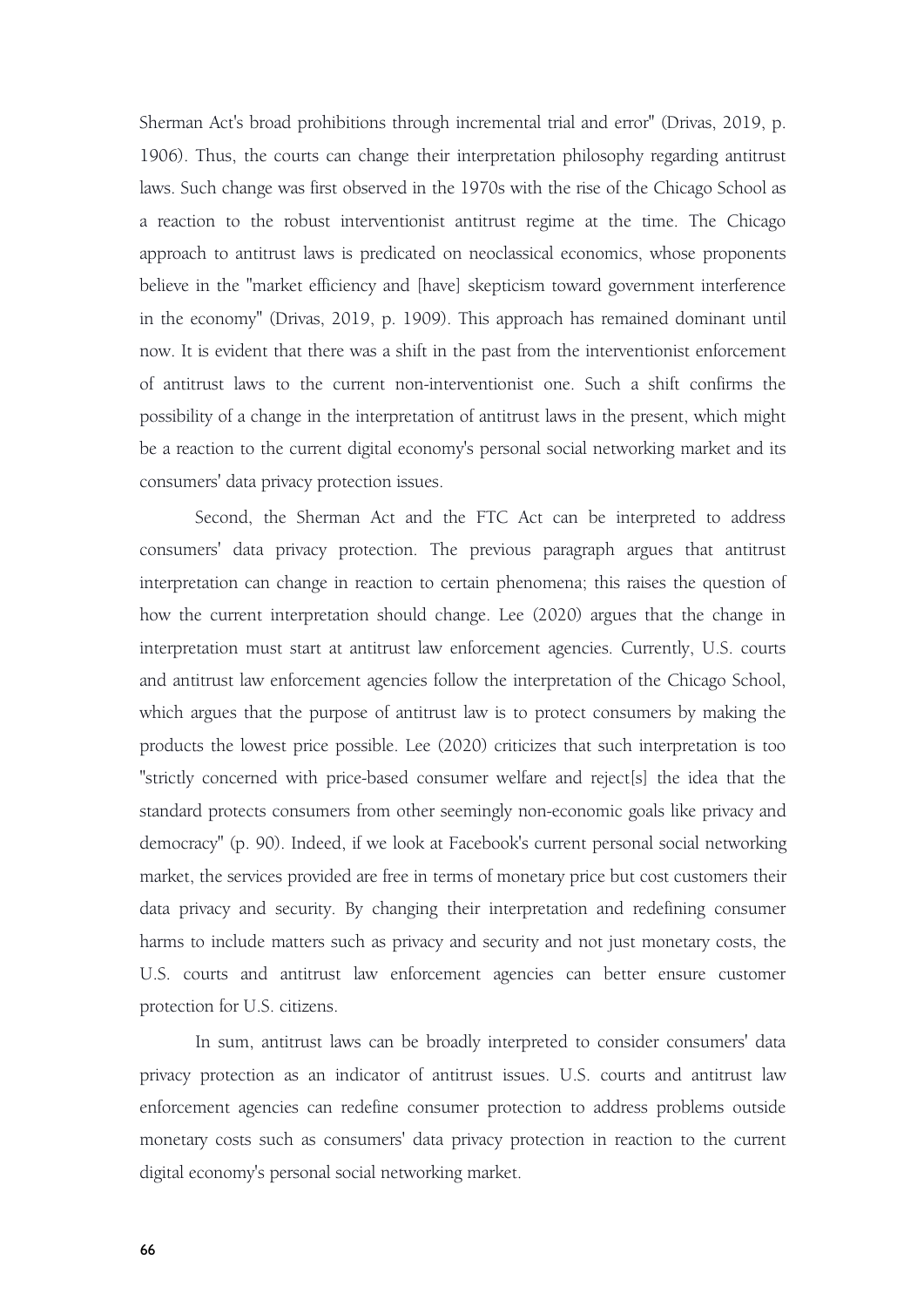### 3. Forced Divestiture, Interoperability, and Forced Data Sharing

While section 2 discussed the utilization of antitrust laws to address concerns of consumers' data privacy, sections 3 discusses legal remedies available in the current U.S. antitrust laws to address such concerns, which are (1) divestiture or reconstruction of Facebook's assets and businesses and (2) banning Facebook from imposing anti-competitive terms and conditions on access to its data. This section argues that the two aforementioned remedies are not effective against consumers' data privacy protection problems due to the winner-take-all nature of the personal social networking services market. To clarify, through divestiture or reconstruction of Facebook's assets, the FTC would require forced divestiture of Facebook, meaning that Facebook subsidiaries—for example, Instagram and WhatsApp—would be split up and made into their own companies again. Under the method of banning Facebook from imposing anti-competitive terms and conditions on access to its data, the FTC could require interoperability and forced data sharing. Requiring interoperability would mean that Facebook would have to ensure that users on other social networking platforms could access their Facebook friends on their other platforms (Kimmelman et al., 2019). Similarly, forced data sharing is described as:

[E]very company above a certain size, say, those with more than a ten percent share of the market, that systematically collects and analyzes data would have to let other companies in the same market access a subset of its data. The larger a firm's market share, the more of its data others would be allowed to see. (Mayer-Schonberger et al., 2018, p. 53)

This section will examine the effectiveness of forced divestiture, interoperability, and forced data sharing regarding the protection of personal privacy.

If protecting consumers' data privacy is the ultimate goal, forced divestiture alone would not be effective because of the digital market's winner-take-all nature and the power that Facebook holds over it. The winner-take-all nature of the social networking market has been described as Schumpeterian competition; this is when firms compete for the market instead of in the market (Katz, 2020). Digital markets work like this because of positive network externalities where people rely on them to stay in touch with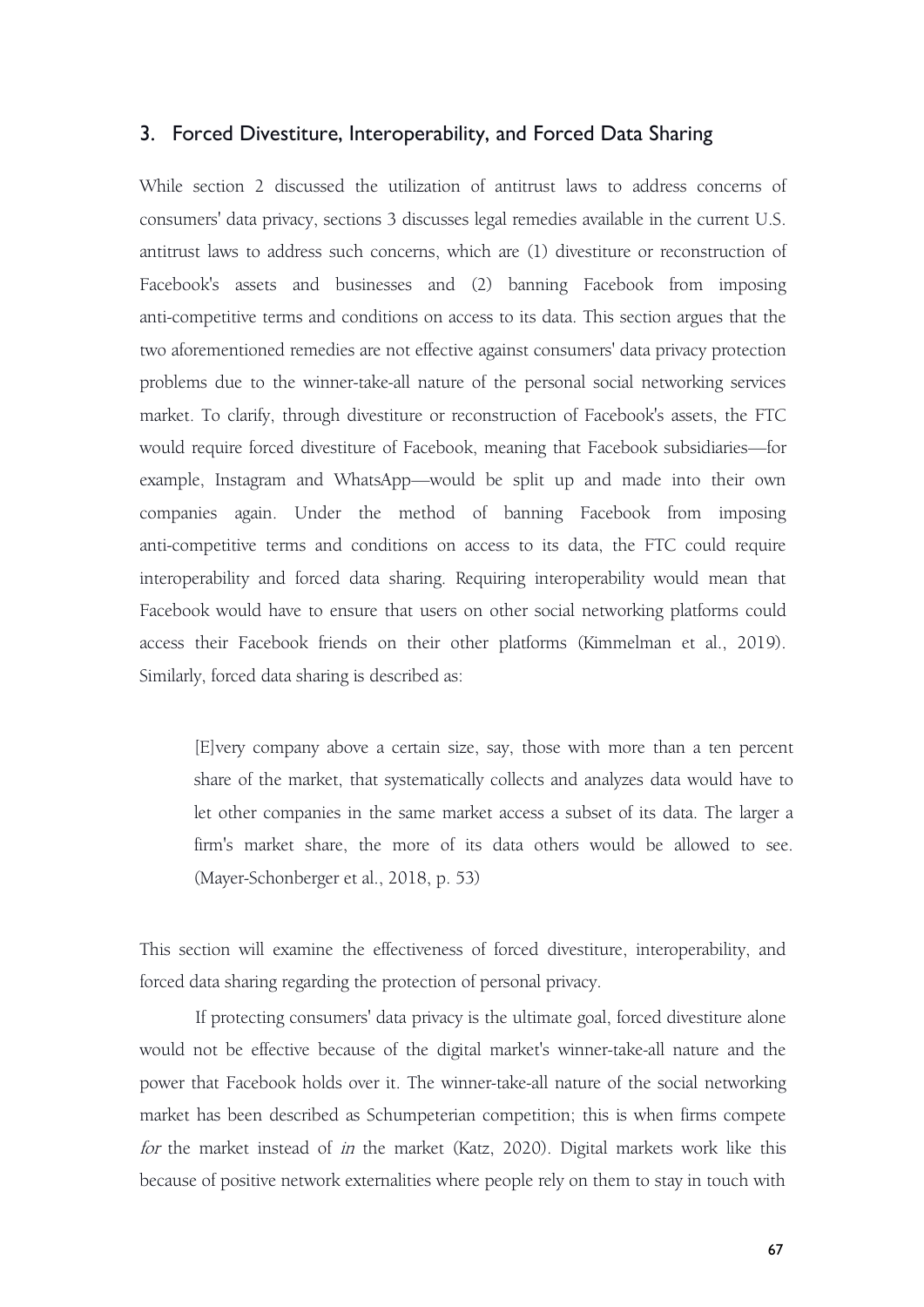family and friends, thus creating a network effect. The more active people on a platform, the more valuable the platform becomes for everyone else. The Schumpeterian competition encourages a concentration of data at the top companies and might create a situation where people do not care that their data is being used if they get a more efficient product (Kimmelman et al., 2019; Lamoreaux, 2019; Mayer-Schonberger et al., 2018). Given this dynamic, Facebook Blue (Facebook without subsidiaries) alone would still dominate a significant portion of the social networking market and would have no incentive to change its privacy policy. The digital data market operates best when companies have broad access to data; combined data sets drive innovation and make a product more efficient (Ohlhausen et al., 2015; Mayer-Schonberger et al., 2018). Thus, forced divestiture alone would not help other companies grow to challenge the existing dominant company because they would not have access to that data; in the end, this would have the effect of preserving the existing market hierarchy while doing little to address concerns over competition (Mayer-Schonberger et al., 2018). Even after forced divestiture, Facebook Blue would still hold a massive data advantage over its next closest competitor given its size. As can be seen from these problems, forced divestiture would limit Facebook's market power, but this remedy would be ineffective in creating the conditions for another company to challenge Facebook.

Because of the nature of the personal social networking market, the only way to create a competitive environment is through forced data sharing or interoperability. A core aspect of Facebook's business model relies on its ability to leverage its products to harm competitors. This is done by telling software developers and third parties that they can only connect their products to Facebook if they agree not to copy Facebook's business model or work with Facebook's competitors (Federal Trade Commission v. Facebook, Inc.). Through interoperability and forced data sharing, the market could become competitive again with smaller companies having the ability to access the larger companies' data; by making Facebook interoperable with other social networks, it removes the leverage that Facebook has been using to keep the market anti-competitive. The problem with this solution is that it would require personal data to be spread around to other companies, potentially putting data privacy at risk. Furthermore, given the globalized market and the different data privacy regulatory regimes (GDPR or CCPA), it would take significant work to ensure a worldwide data privacy standard.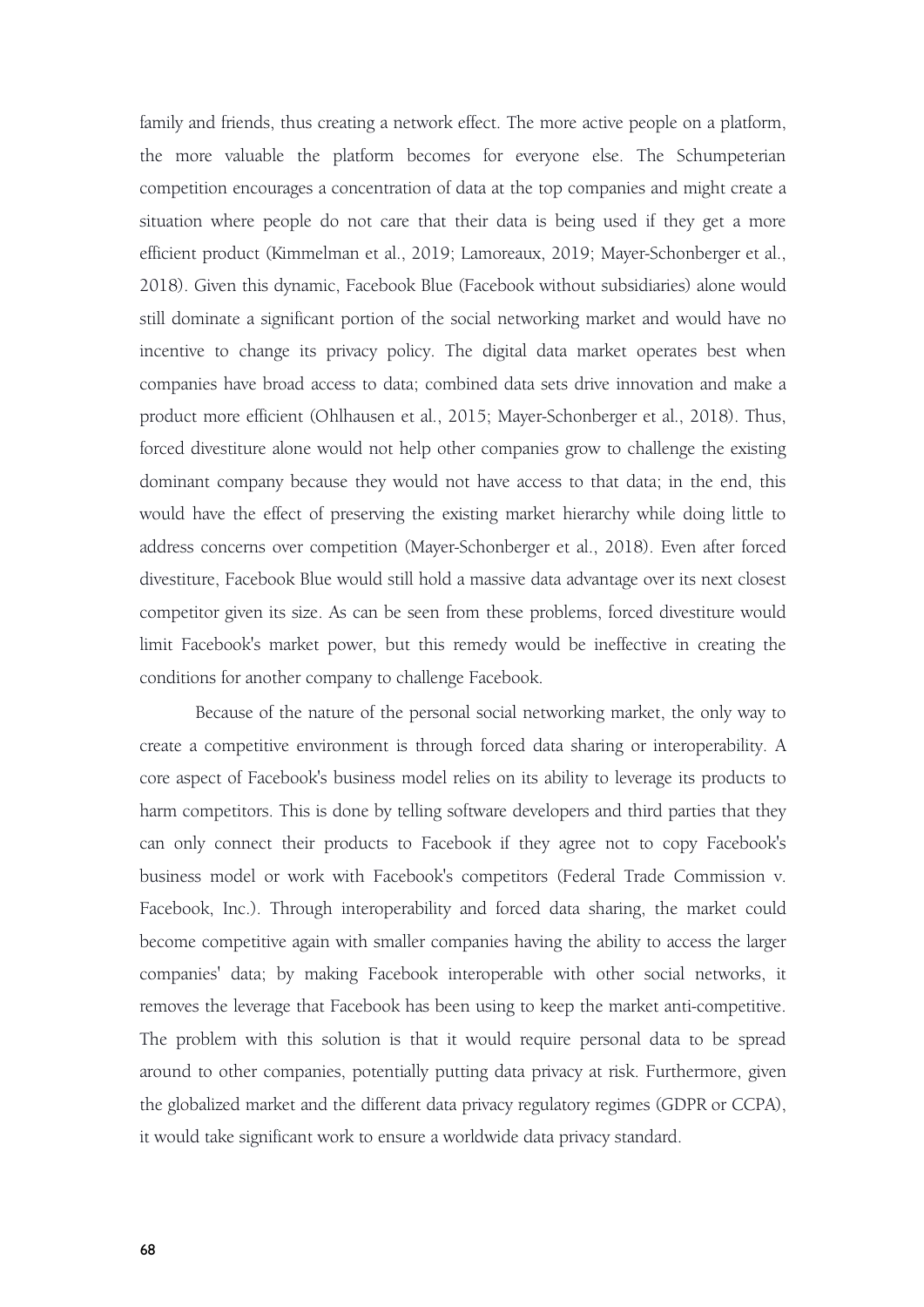In addition to concerns over increased data vulnerability, it is not immediately apparent that it would be in a company's best interest to protect data privacy, even if there was some demand in the market for it. Competition law would say that if there were a market for a company with better privacy protections, consumers would reward their business to the company that prioritizes privacy. The issue with this line of reasoning is that if a company does not look at data, their product will not be as efficient and will have a smaller market (Colangelo & Maggiolino, 2018). Such an incentive leads to the company that abuses privacy rights maintaining its dominant market position (Rancati, 2019). If banning Facebook from imposing anti-competitive conditions on access to its data were to be useful in protecting data privacy, special laws would need to be enacted to ensure personal data protection. While these solutions are a step in the right direction and address the need for increased competition in the market, without further regulations to ensure data privacy protection, interoperability, and forced data sharing will not be enough.

In summary, it is clear that the remedies of forced divestiture, interoperability, and forced data sharing on their own are not sufficient to protect the data privacy of Facebook users. As shown above, forced divestiture would be ineffective at creating competition without interoperability or forced data sharing. While these two methods in conjunction mayincrease competition in the market, there are serious privacy concerns when it comes to interoperability and forced data sharing. Section 4 argues why creating separate federal data privacy legislation would be more effective.

# 4. Issues Unresolved by Current U.S. Antitrust Remedies: The

## Informational Self-Determination Principle & Universal Enforcement

If neither forced divestiture nor interoperability and forced data sharing effectively ensure consumers' data privacy protection, a different solution needs to be found. This section argues that it is more efficient for the U.S. government to create separate federal legislations to address the problems of consumers' data privacy protection instead of depending on the current U.S. antitrust remedies<sup>[2](#page-6-0)</sup>. This is because current remedies are

<span id="page-6-0"></span><sup>&</sup>lt;sup>2.</sup> At the time of writing, the US House of Representative has proposed five antitrust bills to tackle the issues of Facebook and the likes (Competition Policy International, 2021).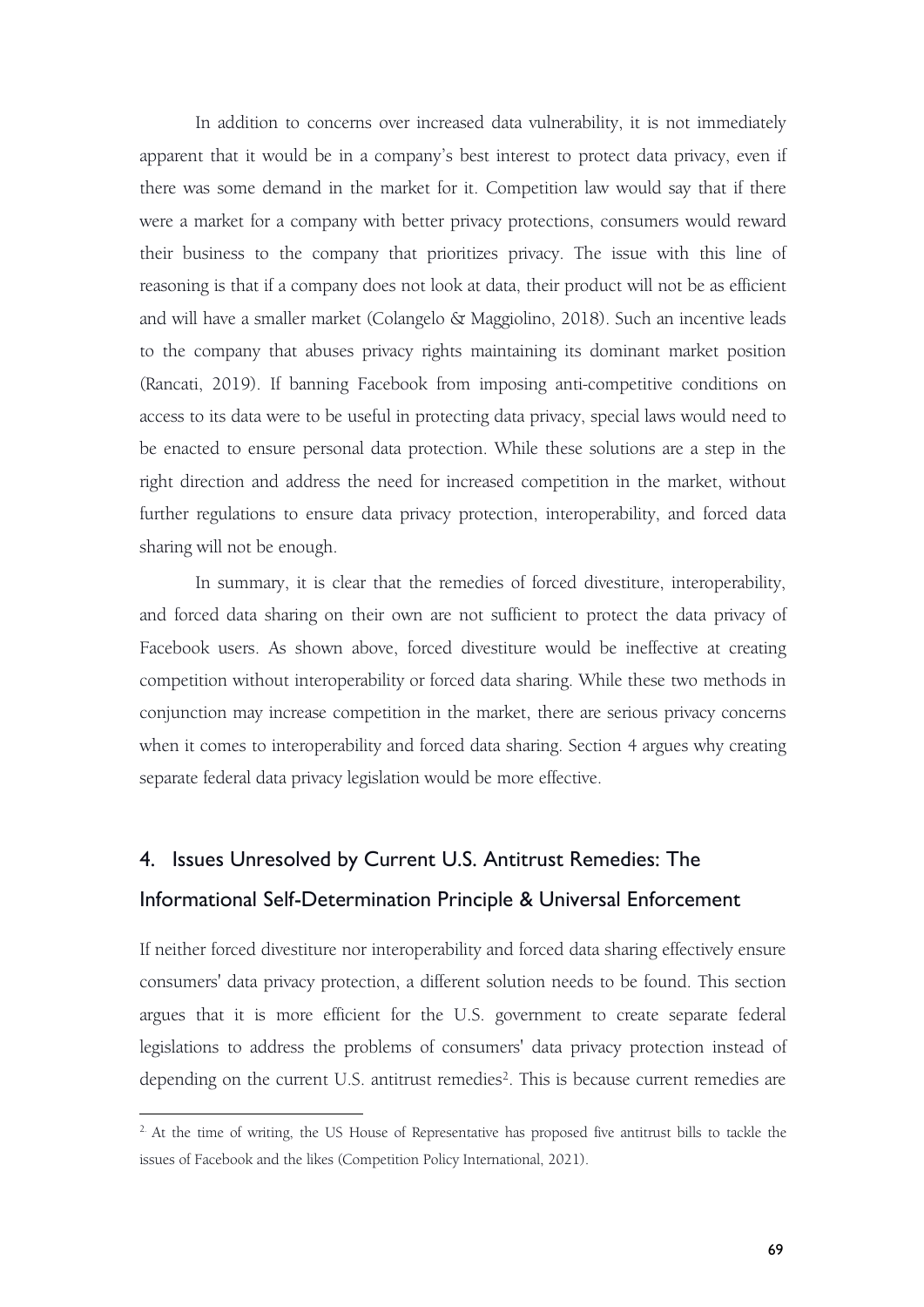unable to uphold the ethical principle of informational self-determination or enforcing consumers' data privacy protection.

To understand why separate federal legislation is more efficient, it is essential to explain the concept of context integrity framework. Contextual integrity is an ethical theory of privacy, claiming that whether an action is a privacy violation depends on the following factors:

the nature of the situation, or context; the nature of the information in relation to that context; the roles of agents receiving information; their relationships to information subjects; on what terms the information is shared by the subject; and the terms of further dissemination. (Nissenbaum, 2004, p. 155)

This essentially states that data should only be disclosed according to the terms or contexts established and agreed by the users. These contexts comprise five main parameters: (1) data subject, (2) sender, (3) recipients, (4) the type of data (or attribute), and (5) transmission principle (Shvartzshnaider et al., 2019, p. 163). To illustrate, when one agrees that Facebook can have one's contact information by importing it from one's iPhone, they are both the data subject and the sender, Facebook is the recipient, contact information is the type of data, and the transmission principle is importation of data from one's iPhone. In addition to the concept of contextual integrity, there is also the ethical concept of informational self-determination. Informational self-determination is defined as the ability for users to make their own decisions on disclosing their personal data (Roosendaal, 2011). The concepts of the contextual integrity framework and the informational self-determination principle are intertwined. If information is used according to the contextual integrity framework, it means the users' right to informational self-determination is respected.

In this light, the proposed antitrust remedies of interoperability and forced data sharing go against the ethical principle of informational self-determination mentioned above. First, in terms of interoperability, when Facebook shares users' data to other platform apps, users no longer control what information about them gets shared (Tyagi, 2019a). Instead, they are given a chance to accept a transmission principle, such as connecting their Facebook profile, but that does not specify the extent to which data is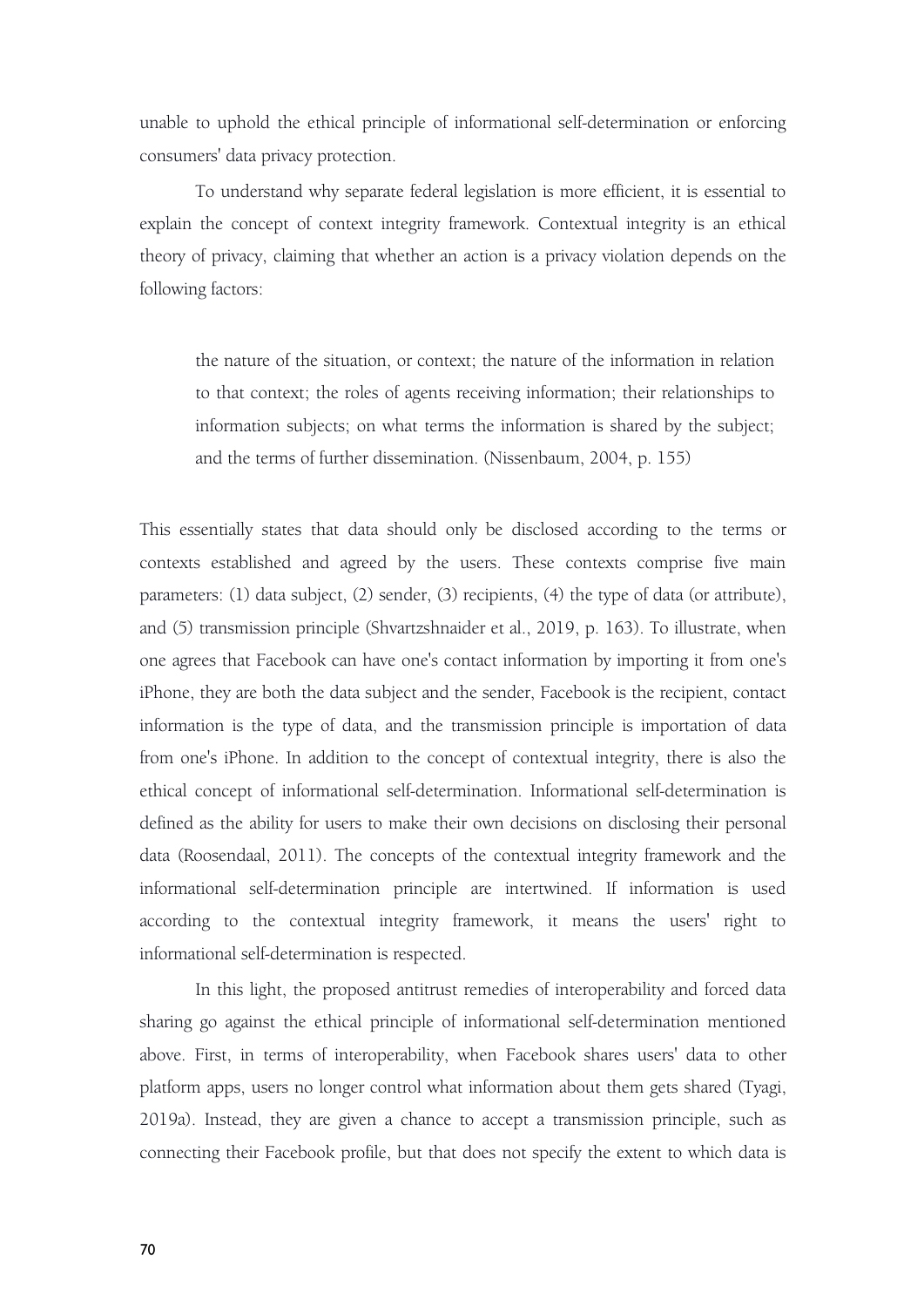shared to another platform. If the recipient does not clarify what data gets shared from a user to another platform, users are forced to two extremes. Users must either accept the sharing of data information among platforms completely or decline thus impacting the platform's possibility to work efficiently. Also, having Facebook cut down their network benefit to let other companies (such as Snapchat or Twitter) find your Facebook friends on their platforms would mean that the sender/user has to give consent to the recipient. When the sender gives consent to another platform app to sync their contacts or connect their Facebook profile, they agree that Facebook can use their specific request information as an attribute to share with the platform. When the sender agrees to a particular attribute to be shared, they are aware that they have only given consent to what was asked from them on the platform and not beyond the transmission principal phrase. However, to protect users' data privacy, "interoperability cannot give rise to the access or use of any data via another information system or give access to more data than is needed" (European Data Protection Supervisor, n.d., para. 1). While the idea behind interoperability appears innocent in data misuse, it does not necessarily aim at protecting users' data since it has to be shared with other companies without the due process of obtaining users' consent. In this case, informational self-determination is not in the sender's hands because they do not have full disclosure of how their data gets used. Users are left in the dark about what third parties or other platforms their data will be exchanged or shared. Second, in terms of forced data sharing, the sender (individual) must share any information that the terms and conditions request to the receipt (such as Facebook). Not only is the attribute, such as contact information, and transmission principle (such as syncing an address book from a device) forcibly shared to Facebook but also possible third parties. The coercive nature of data sharing, which interoperability encompasses, does not give users a choice or say in how their data is being utilized. Users should be able to control certain information that they deem unnecessary to share with Facebook and firms alike. Third, users cannot give full consent if they are not fully informed about how their data will be utilized or shared through the market. Without the individual's consent, the data should not be mistreated in other contexts. For data privacy to seriously be considered, a breach in informational flow such as using the users'<br>data attribute without specifying data use means that the user was not given the possibility of giving consent to the data accumulation process.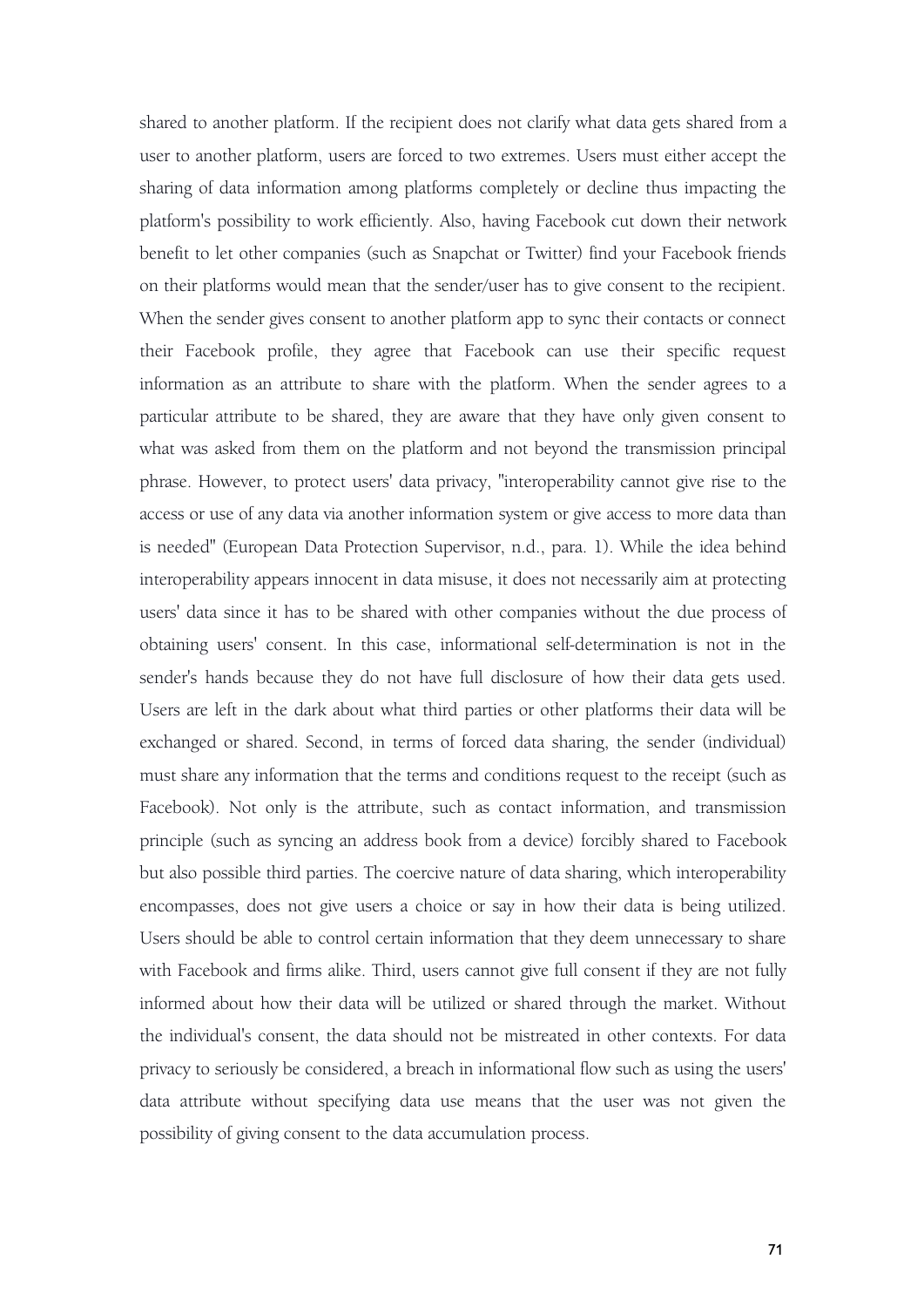In addition to their inconsistency with the ethical privacy principle of informational self-determination, U.S. antitrust remedies are also ineffective due to their lack of universal enforcement of consumers' data privacy protection. First, it must be understood that there are significant similarities between the enforcement of the U.S. antitrust laws and E.U. competition laws. Many major U.S. antitrust legislations can find the same legalese in their E.U. counterparts:

As most antitrust practitioners are no doubt aware, §§1 and 2 of the Sherman Act, passed in 1890, cover largely the same ground as Articles 81 and 82 of the Treaty of Rome [Articles 101 and 102 of the Maastricht Treaty]: Section 1 prohibits concerted action in unreasonable restraint of trade and §2 prohibits anticompetitive conduct that contributes to the acquisition or preservation of monopoly power. Section 7 of the Clayton Act is roughly comparable to the EC Merger Regulations [3](#page-9-0) [footnote added]; it prohibits mergers and acquisitions the effect of which may be "substantially to lessen competition, or [which] tend to create a monopoly." (Ginsburg, 2005)

As an established monopoly in the personal social networking services market, Facebook is under the scrutiny of the U.S. Federal Trade Commission and the European Commission. However, the desire for the sustainability of consumers' data privacy protection raises the question of the enforcement of data protection at companies that are not the subjects of U.S. antitrust or E.U. competition legislation. In the E.U., this problem is resolved with Regulation 2016/679, or the General Data Protection Regulation (GDPR). While E.U. competition legislation onlyapplies to dominant service providers, the GDPR "can be enforced against all data controllers irrespective of their size and market shares" (Vanberg & Ünver, 2017, p. 14). In the U.S., however, due to the similarity regarding the subject of the laws between U.S. antitrust and E.U. competition legislation, it can be deduced that the U.S. FTC will not enforce antitrust remedies against all violators of consumers' data privacy protection unless such violations are anti-competitive measures for said violators to acquire or preserve monopoly. The reason

<span id="page-9-0"></span><sup>&</sup>lt;sup>3.</sup> It must be noted that there is only one EU Merger Regulation. The current EU Merger Regulation, as of the time of writing, is Regulation 139/2004 is the 'successor' of EEC Regulation 4064/89.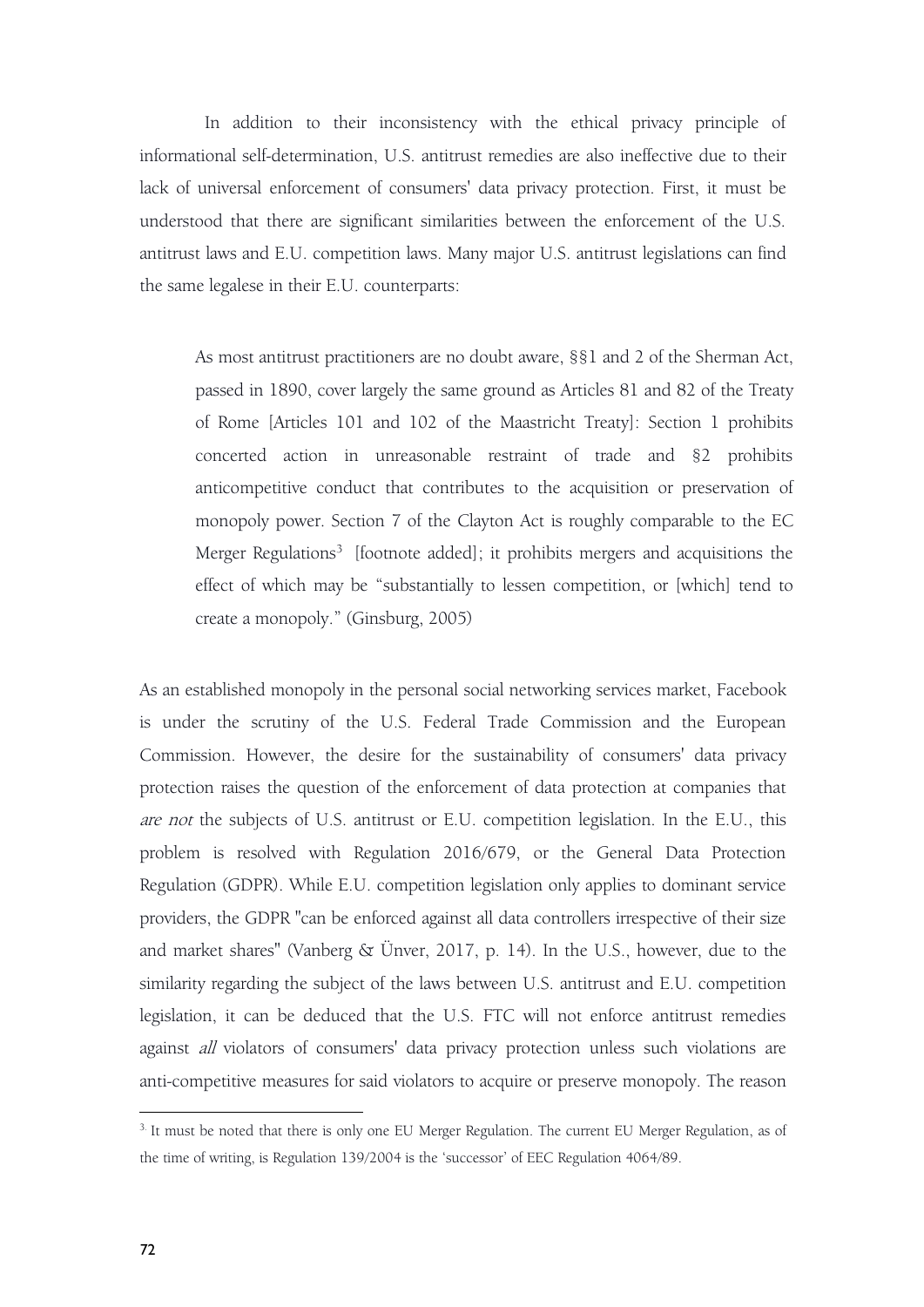is that even with a broad interpretation of antitrust laws as argued in section 2, privacy concerns are still one among many factors, and not the determining factor, that the FTC considers whether to file antitrust lawsuits; the pure presence of privacy concerns are not sufficient for the FTC to initiate such proceedings. This means the U.S. government currently has no legal power to punish non-monopolies for violations of consumers' data privacy protection². This situation begs the creation of a U.S. equivalence of the GDPR, which would guarantee users' data privacy without the need for forced data sharing or interoperability.

In sum, it is more efficient for the U.S. government to create separate federal guidelines to address consumers' data privacy protection problems instead of depending on the current U.S. antitrust remedies. The proposed antitrust remedies of interoperability and forced data sharing go against informational self-determination's ethical privacy principle. Moreover, the available U.S. antitrust remedies are also ineffective due to their lack of universal enforcement of consumers' data privacy protection for all companies regardless of sizes.

# 5. Conclusion

This paper has examined two of the antitrust remedies that the U.S. government has contemplated in its lawsuit against Facebook: (1) divestiture or reconstruction of Facebook's assets and businesses; and (2) banning Facebook from imposing anti-competitive terms and conditions on access to data (Federal Trade Commission v. Facebook, Inc.). The paper respectively referred to these antitrust remedies as forced divestiture, interoperability, and forced data sharing.

The paper distinguishes between antitrust laws and its associated antitrust remedies. Indeed, with a broader interpretation, the current antitrust laws can include consumers' data privacy protection issues as an indicator of antitrust issues, allowing current antitrust laws to address data privacy protection problems. However, not all current antitrust remedies proposed by the U.S. government effectively address data privacy issues. Forced divestiture, interoperability, and forced data sharing are not effective due to the winner-take-all nature of the personal social networking services market; they are also inconsistent with the ethical principle of informational self-determination. Another problem is the lack of universal enforcement of consumers'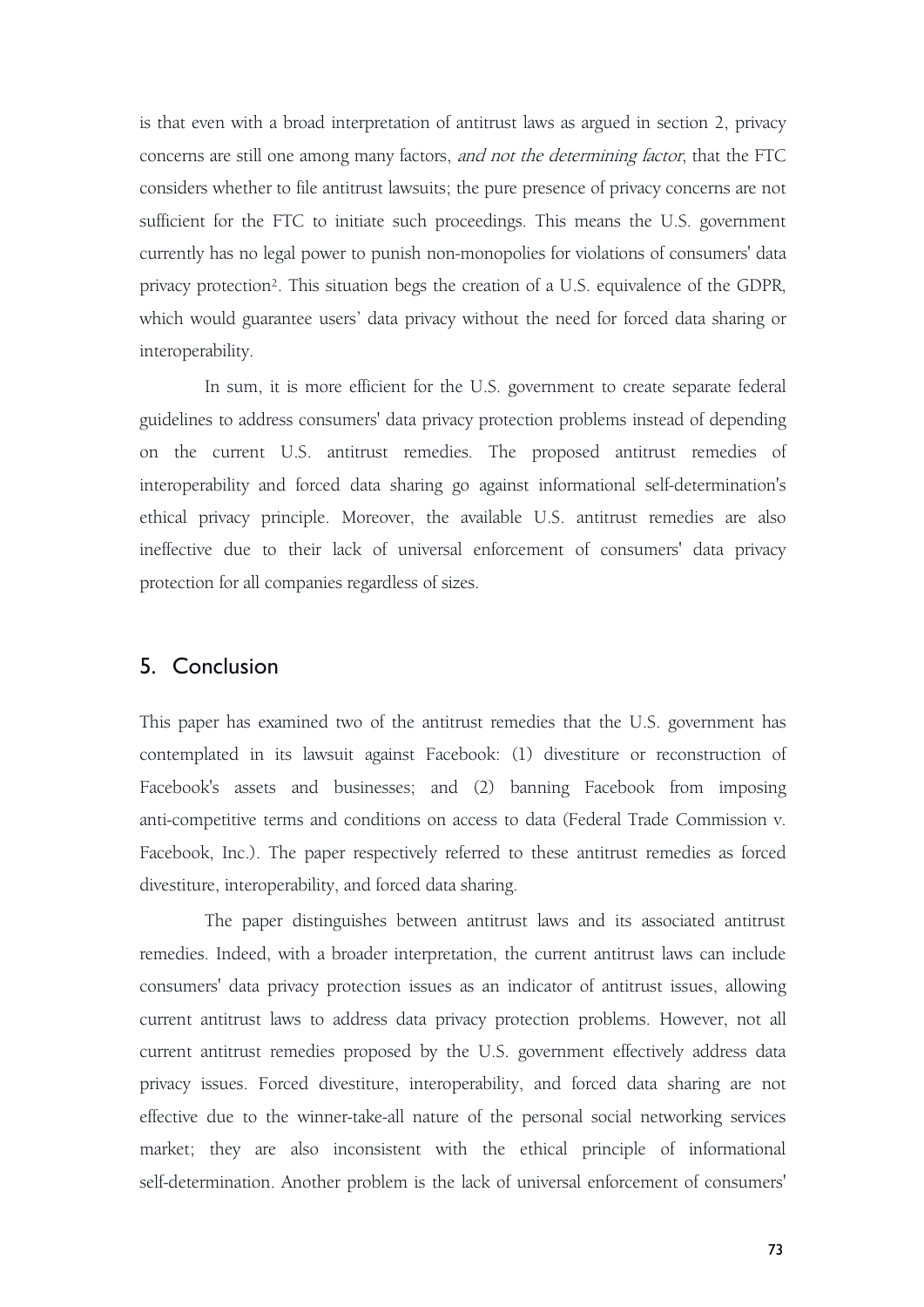data privacy protection upon all companies regardless of sizes due to the main subject of U.S. antitrust laws being only big anti-competitive companies. For such reasons, it is more efficient for the U.S. government to create separate federal guidelines to address consumers' data privacy protection issues instead of depending on the current U.S. antitrust remedies.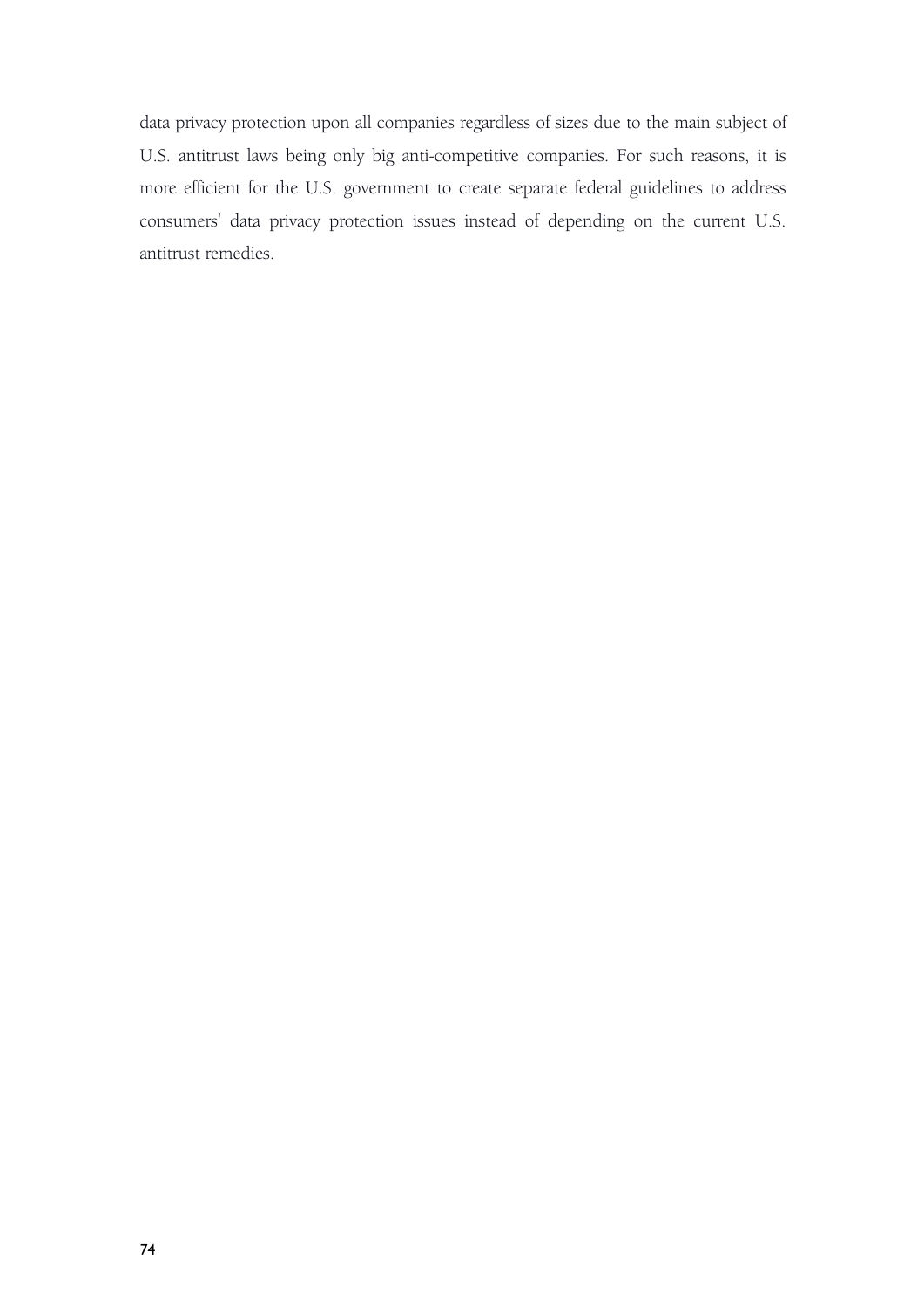# References

- Colangelo, G. & Maggiolino, M. (2018). Data accumulation and the privacy–antitrust interface: Insights from the Facebook case. International Data Privacy Law, <sup>8</sup>(3), 224–239. <https://doi.org/10.1093/idpl/ipy018>
- Competition Policy International. (2021). Democrats introduce 5 antitrust bills aimed at reining in big tech. Retrieved September 27, 2021, from [https://www.competitionpolicyinternational.com/democrats-introduce-5-antitrust](https://www.competitionpolicyinternational.com/democrats-introduce-5-antitrust-bills-aimed-at-reining-in-big-tech/) -bills-aimed-at-reining-in-big-tech/
- Drivas, I. (2019). Liability for data scraping prohibitions under the refusal to deal doctrine: An incremental step toward more robust Sherman Act enforcement. The University of Chicago Law Review, <sup>86</sup>(7), 1901-1940. <https://www.jstor.org/stable/26792620>
- European Commission. (n.d.) Data protection in the EU.

[https://ec.europa.eu/info/law/law-topic/data-protection/data-protection-eu\\_en](https://ec.europa.eu/info/law/law-topic/data-protection/data-protection-eu_en)

European Data Protection Supervisor. (n.d.) Interoperability.

[https://edps.europa.eu/data-protection/our-work/subjects/interoperability\\_en](https://edps.europa.eu/data-protection/our-work/subjects/interoperability_en)

Federal Trade Commission. The antitrust laws.

[https://www.ftc.gov/tips-advice/competition-guidance/guide-antitrust-laws/antitr](https://www.ftc.gov/tips-advice/competition-guidance/guide-antitrust-laws/antitrust-laws) ust-laws

- Federal Trade Commission. (2020). FTC sues Facebook for illegal monopolization. [https://www.ftc.gov/news-events/press-releases/2020/12/ftc-sues-facebook-illegal](https://www.ftc.gov/news-events/press-releases/2020/12/ftc-sues-facebook-illegal-monopolization) monopolization
- Federal Trade Commission v. Facebook, Inc. (2020). Complaint for injunctive and other equitable relief (Public Redacted Version). US District Court for the District of Columbia.

<https://www.ftc.gov/system/files/documents/cases/1910134fbcomplaint.pdf>

Ginsburg, D. (2005). Comparing antitrust enforcement in the United States and Europe. Journal of Competition Law & Economics, <sup>1</sup>(3), 427–439. <https://doi.org/10.1093/joclec/nhi017>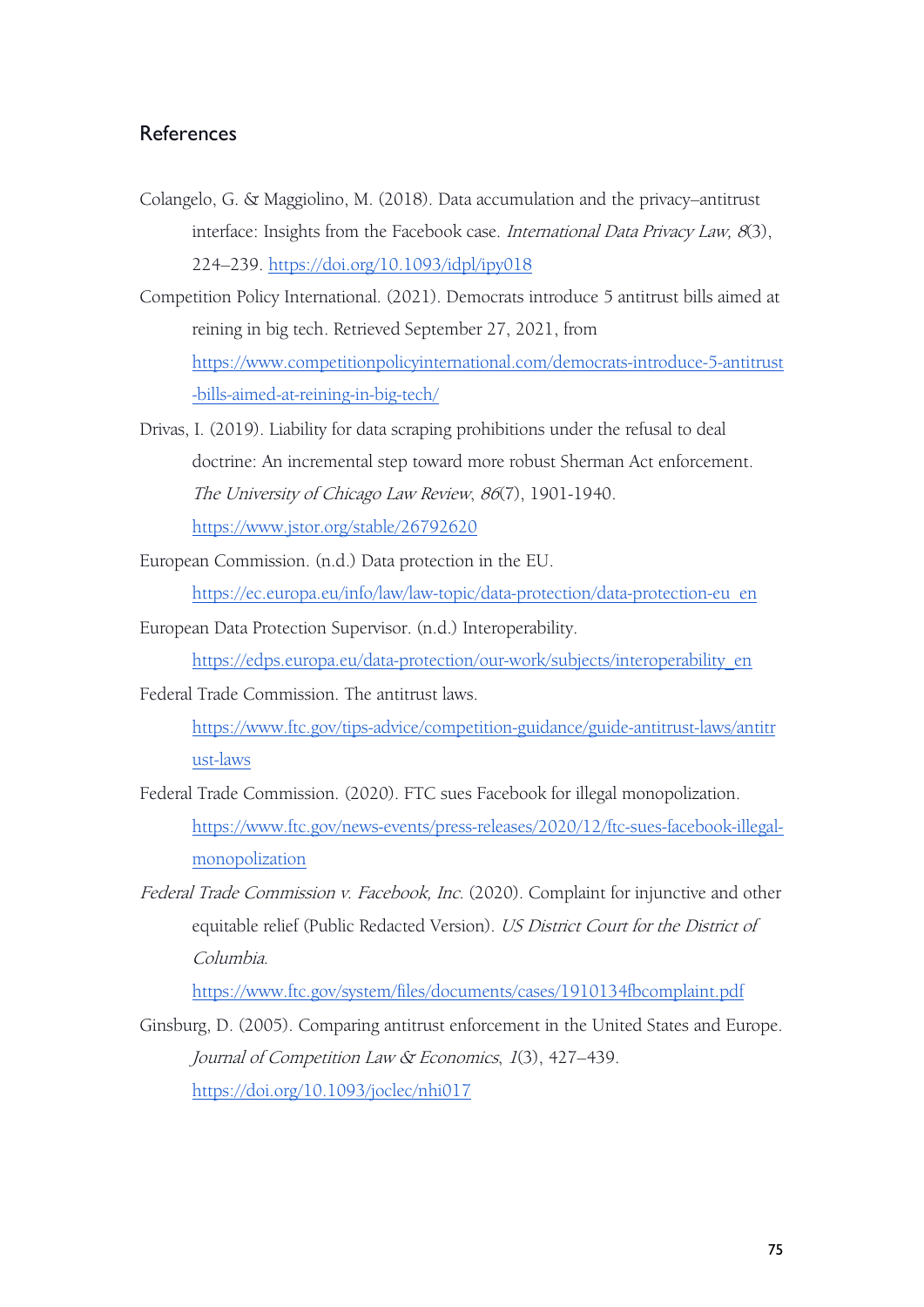- Katz, M. L. (2020). Big Tech mergers: Innovation, competition for the market, and the acquisition of emerging competitors. Information Economics and Policy, 100883. <https://doi.org/10.1016/j.infoecopol.2020.10088>
- Kendall, B. (2020). FTC Commissioner: Antitrust enforcement isn't answer to tech privacy concerns. The Wall Street Journal. [https://www.wsj.com/articles/ftc-commissioner-antitrust-enforcement-isnt-answer](https://www.wsj.com/articles/ftc-commissioner-antitrust-enforcement-isnt-answer-to-tech-privacy-concerns-11580419657) -to-tech-privacy-concerns-11580419657
- Kimmelman, G. (2019). Models for platform governance. Centre for International Governance Innovation. https://doi.org/10.2307/resrep26127.10
- Lamoreaux, N. (2019). The problem of bigness: From standard oil to google. The Journal of Economic Perspectives, <sup>33</sup>(3), 94-117. <https://www.jstor.org/stable/26732323>
- Lee, J. (2020). The Google-DoubleClick Merger: Lessons from the Federal Trade Commission's limitations on protecting privacy. Communication Law and Policy, <sup>25</sup>(1), p. 77-103. <https://doi.org/10.1080/10811680.2020.1690330>
- Mayer-Schonberger, V. & Ramge, T. (2018). Big choice for big tech: Share data or suffer the consequences. Foreign Affairs, 97(5), 48-54.

https://www.foreignaffairs.com/articles/world/2018-08-13/big-choice-big-tech

Miles, T. (March 12, 2018). U.N. investigators cite Facebook role in Myanmar crisis. Reuters. [https://www.reuters.com/article/us-myanmar-rohingya-facebook/u-n-investigators](https://www.reuters.com/article/us-myanmar-rohingya-facebook/u-n-investigators-cite-facebook-role-in-myanmar-crisis-idUSKCN1GO2PN)

-cite-facebook-role-in-myanmar-crisis-idUSKCN1GO2PN

- Nissenbaum, H. (2004). Privacy as Contextual Integrity. Washington Law Review, 79, 119-158. <https://digitalcommons.law.uw.edu/wlr/vol79/iss1/10>
- Ohlhausen, M. & Okuliar, A. (2015). Competition, Consumer Protection, And The Right [Approach] To Privacy. Antitrust Law Journal, <sup>80</sup>(1), 121-156. <https://www.jstor.org/stable/26411522>
- Rancati, L. & de Ghellinck, E. (2019). The intersection between Antitrust and Data Protection. Lessons from the Facebook/Whatsapp merger and the Bundeskartellamt's decision on Facebook's terms and conditions. Faculté des sciences économiques, sociales, politiques et de communication, Université catholique de Louvain.